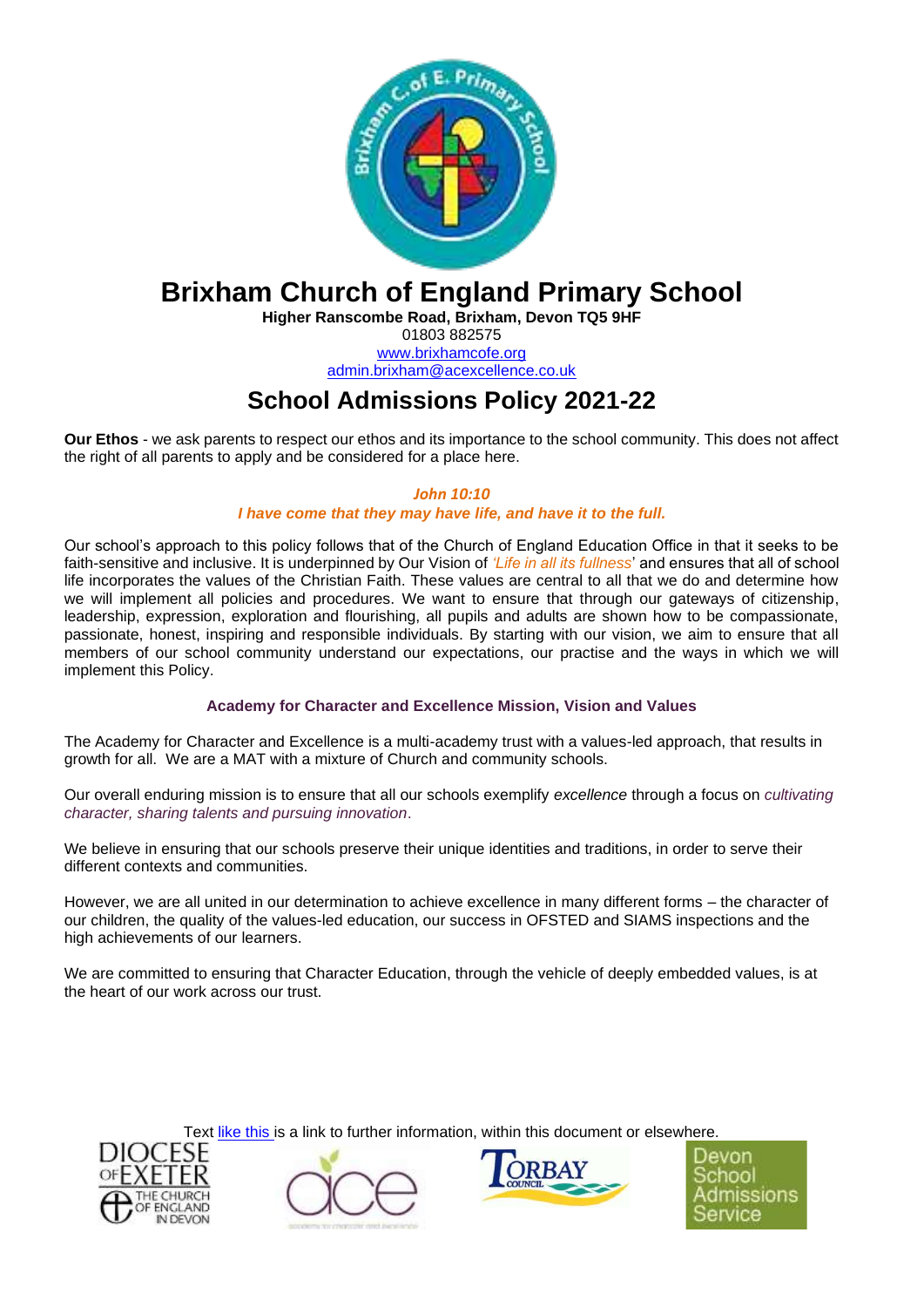## **Our Mission**

Excellence through:

'Cultivating Character' is specifically about Character Education – nurturing habits and dispositions which will enable children to become expert learners so that they can approach the future with hope and aspiration. They will have the skills to deal with any of the challenges that the future offers, and they will see value in building community and living well together.

'Sharing Talents' is about nurturing each child, and each member of staff to fulfil their potential and to provide every opportunity for personal growth. This is in the widest sense – in terms of learning, but also in terms of confidence, selfesteem, relationships, and the ability to serve others and the world around them.

'Pursuing innovation' is to ensure we not only use the best research to inform our practice, but we are also knowledge creators through our desire to use the latest research in neuroscience to trial and innovate. We cannot expect our children to be great learners if we are not also passionate about learning. We are pursuing this innovation through our work on deep learning and curriculum design.

## **Our Vision and Values**

Our vision is for educational excellence.

It is not only what our children are able to do, know and understand, but what they are like as human citizens.

Each of our schools in the Trust have their own set of values which sit under the Trust's mission of 'Excellence through Cultivating Character, Sharing Talents and Pursuing Innovation.'

The Trust has been working with the directors, governors and staff of all schools on Trust-wide ethos values – *uncompromising excellence, creativity, tenacity, courage, collaboration, responsibility, community, compassion* and *equity.*

We want our Trust to engender a passion for **uncompromising excellence.** As educators, we will inspire those around us with our passion and desire to be the best version of ourselves. However, we recognise that excellence cannot be achieved without **equity** – personal or social circumstances should not be an obstacle to achieving an education.

We want to develop **creativity** across our trust. We will be problem solvers, innovators and knowledge creators.

We want our pupils to believe they can make a positive difference through **tenacity** and **courage**. Our children will become courageous advocates for change in local, national and global communities. As a trust, we have prioritised working with the elderly, local volunteering and working with local communities.

We believe in **collaboration** the power of working together towards a common goal, sharing and developing talents.

We want to foster **responsibility** for ourselves**,** others and our **community**. We recognise that we are stronger together. We can depend on one another, but we also have responsibility to play our part in looking after ourselves and others. We want to be connected to our community: locally, nationally and globally. We believe in service to our community as a fundamental approach of our trust.

We want our children to develop integrity and **compassion**. We will value the ultimate of worth of each person supporting our children to know their place in the world.

Finally, this vision is of a Trust that can deliver living and breathing character education. This vision not only nourishes the individual but also nourishes society.

<span id="page-1-0"></span>We ask parents to respect our ethos and its importance to the school community. This does not affect the right of all parents to apply and be considered for a place here.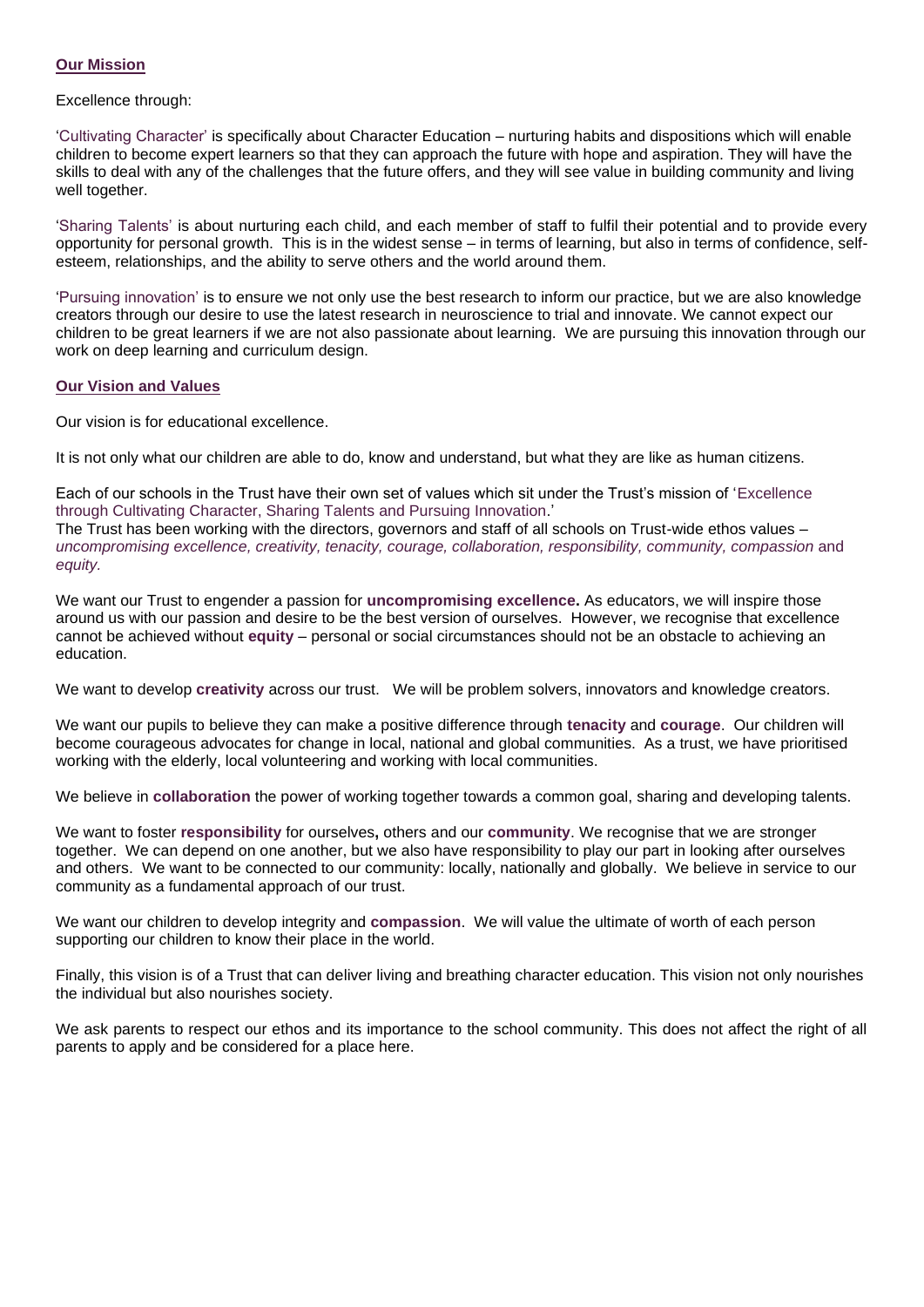## Key information – for definitions and notes see [Appendix A](#page-6-0)

| Department for Education school number                  | 880-3103                                         |
|---------------------------------------------------------|--------------------------------------------------|
| This school's age range of children                     | 4-11; there is also Early Years provision from 3 |
| Type of school                                          | Primary academy                                  |
| Admissions authority                                    | The Academy for Character and Excellence         |
| Normal round Published Admission Number                 | Reception 2021-22<br>30                          |
| <b>Linked school</b> which gives admissions priority to | <b>None</b>                                      |
| children transferring from this school                  |                                                  |
| Priority for children at a named Nursery setting        | <b>Brixham School Nursery</b>                    |
| Designated religious character                          | Yes - Church of England                          |
| Admissions catchment area                               | No.                                              |
| <b>Supplementary Information Form</b>                   | No.                                              |

| <b>Applications</b>            | <b>Normal round into Reception</b>                                                                                                    | In-Year                                                                                                                            |
|--------------------------------|---------------------------------------------------------------------------------------------------------------------------------------|------------------------------------------------------------------------------------------------------------------------------------|
| Where to apply                 | www.torbay.gov.uk/schools-and-<br>learning/admissions/ or with a<br>paper form from Torbay<br>Admissions or from the school<br>office | www.torbay.gov.uk/schools-and-<br>learning/admissions/ or with a paper<br>form from Torbay Admissions or from<br>the school office |
| When to apply                  | 15 November 2020 to<br>15 January 2021 <sup>1</sup>                                                                                   | from 1 June 2021 for Years 1 to 6<br>from 1 September 2021 for Reception                                                           |
| When places are offered        | on 16 April 2021                                                                                                                      | In response to each application                                                                                                    |
| When to appeal against refusal | from 14 May 2021                                                                                                                      | After refusal                                                                                                                      |

| Policy determined on | 5 March 2020                                                                                                                                                                                                                                                                                                                                                                                               |
|----------------------|------------------------------------------------------------------------------------------------------------------------------------------------------------------------------------------------------------------------------------------------------------------------------------------------------------------------------------------------------------------------------------------------------------|
| Consultation period  | 1 November 2019 to 3 January 2020                                                                                                                                                                                                                                                                                                                                                                          |
| Contact              | Rozel Ridgeway                                                                                                                                                                                                                                                                                                                                                                                             |
| Amendments           | This document was amended to reflect the school's conversion from voluntary<br>controlled school to academy in September 2020. Information was inserted to<br>explain how the process operates but no changes were made to it other than<br>the academy trust became the admissions authority.                                                                                                             |
|                      | The following amendments were made in August 2021 to comply with the<br>revised School Admissions Code 2021: priority for children adopted from state<br>care outside England was added to oversubscription criterion 1; wording<br>added to reflect that decisions on in-year admissions must be sent to a parent<br>within 15 school days; advice added regarding applications for overseas<br>children. |

<sup>1</sup> Information is for parents of children who live in Torbay (not Plymouth City Council or Devon County Council areas). For application dates and where to access application forms elsewhere, please contact your local council's admissions service.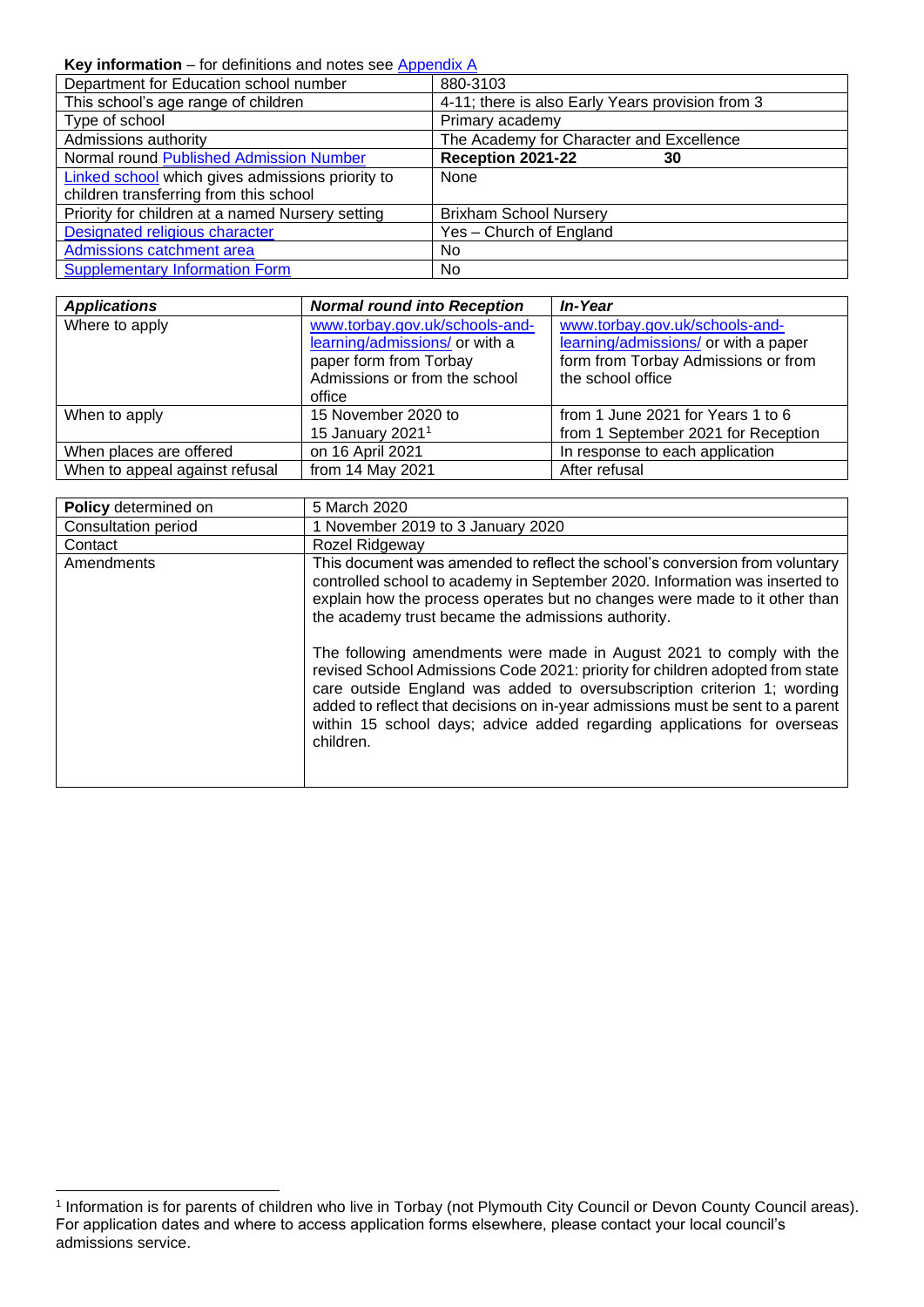<span id="page-3-0"></span>**Oversubscription criteria**: (to be used only if we need to prioritise applications - see [notes](#page-3-0) below): Any child whose Education, Health and Care Plan (EHCP) names this school will be admitted.

- **1. Looked after children<sup>2</sup> and children who were previously looked after but immediately after being looked after became subject to adoption, a child arrangements order, or special guardianship order<sup>3</sup> including those who appear to the admission authority to have been in state care outside England and ceased to be in state care as a result of being adopted.**
- **2. Priority will next be given to children who are siblings<sup>4</sup> of pupils on roll at this school.**
- **3. Priority will next be given to children who are eligible for and whose parents have applied for the early years pupil premium, the pupil premium or the service premium who are on roll at Brixham School Nursery.<sup>5</sup>**
- **4. Other children.**

[Tie breaker](file://///Ds.devon.gov.uk/docs/Exeter,%20County%20Hall/EALData/Shared/Admissions%20files%20for%20website/2021%20files/2021%20Oreston%20admissions%20policy.docx%23tiebreaker) – to prioritise applications in the same oversubscription criterion, we will use:

- a) straight-line distance from home to school and then,
- b) where distances are equal (within 1/10 metre) we will use an electronic list randomiser.

## **An Admissions Policy**

This policy is written to comply with the mandatory requirements of the [School Admissions Code,](https://www.gov.uk/government/publications/school-admissions-code--2) the School [Admissions Appeals Code](https://www.gov.uk/government/publications/school-admissions-appeals-code) and all other relevant legislation so that:

- Parents know they must apply for a place and how and when to apply;
- Parents know what will happen after they apply;
- It is clear to all, including our school community, how many places are available;
- Our school community understands our admission procedures;
- We are committed to a fair, consistent and transparent admissions process.

It should be read along with Torbay Council's [TIPS8 Booklet,](https://www.torbay.gov.uk/media/13131/tips-8.pdf) its [Co-ordinated Admissions](https://www.torbay.gov.uk/council/policies/cs/admission-policies/) Schemes, its Fair **[Access Protocol](https://www.torbay.gov.uk/council/policies/cs/admission-policies/) and its [Education Transport Policy.](https://www.torbay.gov.uk/council/policies/cs/school-transport-policies/)** 

Once an admissions policy is determined, it can't be amended except where it is permitted or required under the terms of the Admissions Code. Any amendments will be detailed in the [Key Information](#page-1-0) section above.

#### **How to apply for admission – at the normal round into Reception**

Parents must apply for a place by completing the Common Application Form that is issued by the Local Authority (LA) where the child lives for all or most of the time. For residents of Torbay, this is available at [www.torbay.gov.uk/schools-and-learning/admissions/o](http://www.torbay.gov.uk/schools-and-learning/admissions/)r by calling the LA for a paper copy. For children who are residents of another council area (including Plymouth and Devon), parents must use the Common Application Form provided locally. This will be forwarded to Torbay Council.

The National Closing date for applications is **15 January**. Applications can be submitted after this but will be considered as late, after all timely applications unless the parent can demonstrate that he or she was unable to apply on time.

Applications for the normal round admission into Reception are managed under Torbay's [Primary Co-ordinated](https://www.torbay.gov.uk/council/policies/cs/admission-policies/)  [Admissions Scheme.](https://www.torbay.gov.uk/council/policies/cs/admission-policies/) Decisions will be sent to parents by the Council where the child lives. This will be on the National Offer Day of **16 April 2021**.

## **How to apply for admission – in-year to any Year Group**

<sup>3</sup> An adoption order is an order under the Adoption Act 1976 (see Section 12 adoption orders) and children who were adopted under the Adoption and Children Act 2002 (see Section 46 adoption orders). A 'child

<sup>&</sup>lt;sup>2</sup> These children are Looked After by or provided with accommodation in the exercise of its functions (see the Children Act 1989 section 22(1)) by a local authority.

arrangements order' is an order settling the arrangements to be made as to the person with whom the child is to live under Section 8 of the Children Act 1989 as amended by Section 14 of the Children and Families Act 2014. Section 14A of the Children Act 1989 defines a 'special guardianship order' as an order appointing one or more individuals to be a child's special guardian (or special guardians).

<sup>4</sup> 'Sibling' means a natural brother or sister, a half brother or sister, a legally adopted brother or sister or halfbrother or sister, a step brother or sister or other child living in the same household as part of a single-family unit at the date of their application for a place. Siblings are those on roll in Reception to Year 6 or with a formal offer of admission to those year groups.

<sup>5</sup> To be eligible, children must attend for at least half of their free Early Years Entitlement. There is no additional priority with regard to sessions other than those funded by the Early Years Entitlement.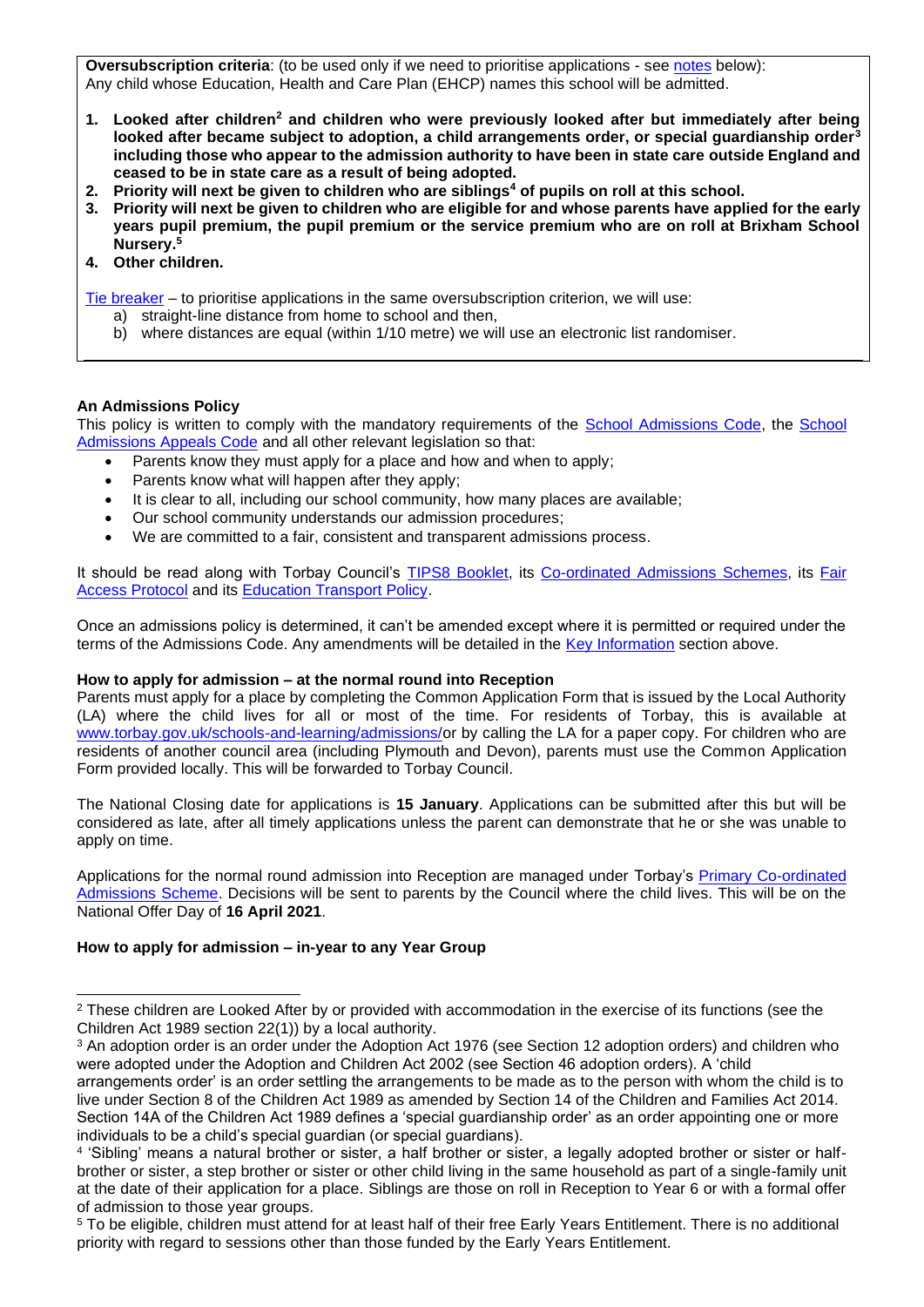Parents apply for a place at any other time by completing the Torbay Common Application Form, regardless of where the child lives. This is available at [www.torbay.gov.uk/schools-and-learning/admissions/](http://www.torbay.gov.uk/schools-and-learning/admissions/) or by calling the LA for a paper copy.

Applications can be made at any time after the Year Group has started<sup>6</sup> but will not be processed sooner than 8 school weeks before the place is required.<sup>7</sup> They will be considered in date order with all those received at the school or by Torbay's School Admissions Team each day considered together.

Applications for In-Year admission are managed under Torbay's In-Year Co-ordinated Admissions Scheme. Decisions will be sent to parents by Torbay's School Admissions Team.

The school will notify the LA of numbers on roll in the school within 2 school days when requested to do so. This enables the LA to be able to advise parents. When notified of an application, a local Governing Board or admissions sub-committee will give the view of the school on whether a place should be offered within 5 school days. The responsibility for decisions lies with the admissions authority for the school. Decision-making cannot be made solely by email or by a single individual. This is to ensure that a decision can be communicated to the parent within 15 school days.<sup>8</sup> If the decision is to refuse admission, the LA may then consider under its Fair Access Protocol.

## **Appeals against a refusal to admit a child**

Parents will have the right of appeal against a decision to refuse admission to a Panel that is independent of the school admission authority and the LA.<sup>9</sup>

## **Admission of children outside their normal age group**

Parents may request that their child is admitted outside their normal age group. They should include a request with their application, specifying why admission out of normal year group is being requested.

We<sup>10</sup> will decide based on the circumstances of the case and in the best interests of the child concerned. We will ask parents to say in writing with as much supporting evidence as they wish to provide why they are requesting admission outside the normal age group for a child. We will consider:

- the parent's views:
- the views of the school's head teacher;
- information about the child's academic, social and emotional development submitted by the parent;
- information about the child's medical history and the views of a relevant medical professional submitted by the parent;
- whether the child has previously been educated out of their normal age group;
- guidance from the Department for Education on the admission of summer-born children to Reception;
- whether the child may have fallen into a lower age group if it were not for being born prematurely.

Parents should consider the implications of a child being taught out of the normal age group. Any school the child later moves on to will not be obliged to continue to educate their child out of the normal age group.

We will reach a decision on which Year Group is appropriate for the child. We will then reach a decision whether a place can be offered as it would for any application in that Year Group. Where we don't agree to early admission to Reception – where the child would not have reached the age of 4 by the beginning of September – it will be our view that this is not a suitable school for the child at that age.

#### **Exceptional need for admission to our school**

We give higher priority for children where there is an exceptional need to attend this school and not another school. The need must be specific to this school: a child may have very challenging circumstances that require additional support but if that support could also be provided at another school, there would be no exceptional need to attend this school. In order to seek priority on this basis, parents must complete the Supplementary Information Form for Exceptional Need. This is available at the end of this document and at [http://devon.cc/schoolsifs.](http://devon.cc/schoolsifs) All applicants must complete an application form.

The exceptional need could be due to the parent's circumstances. Exceptional need could include:

- A serious medical condition, which can be supported by medical evidence;
- Significant caring responsibilities, which can be supported by a social worker;

<sup>8</sup> School Admissions Code 2021 paragraph 2.28

<sup>&</sup>lt;sup>6</sup> This means after 1 September of the Reception year.

<sup>7</sup> This will be 16 school weeks in advance for children of UK service personnel. A school week is 5 days on which the school is open for children to attend.

<sup>&</sup>lt;sup>9</sup> Where a child has been permanently excluded from two or more schools there is no need for an admission authority to comply with parental preference for a period of two years from the last exclusion.

<sup>&</sup>lt;sup>10</sup> Where some admissions functions are delegated to the school itself or to the LA, the responsibility remains with the admissions authority.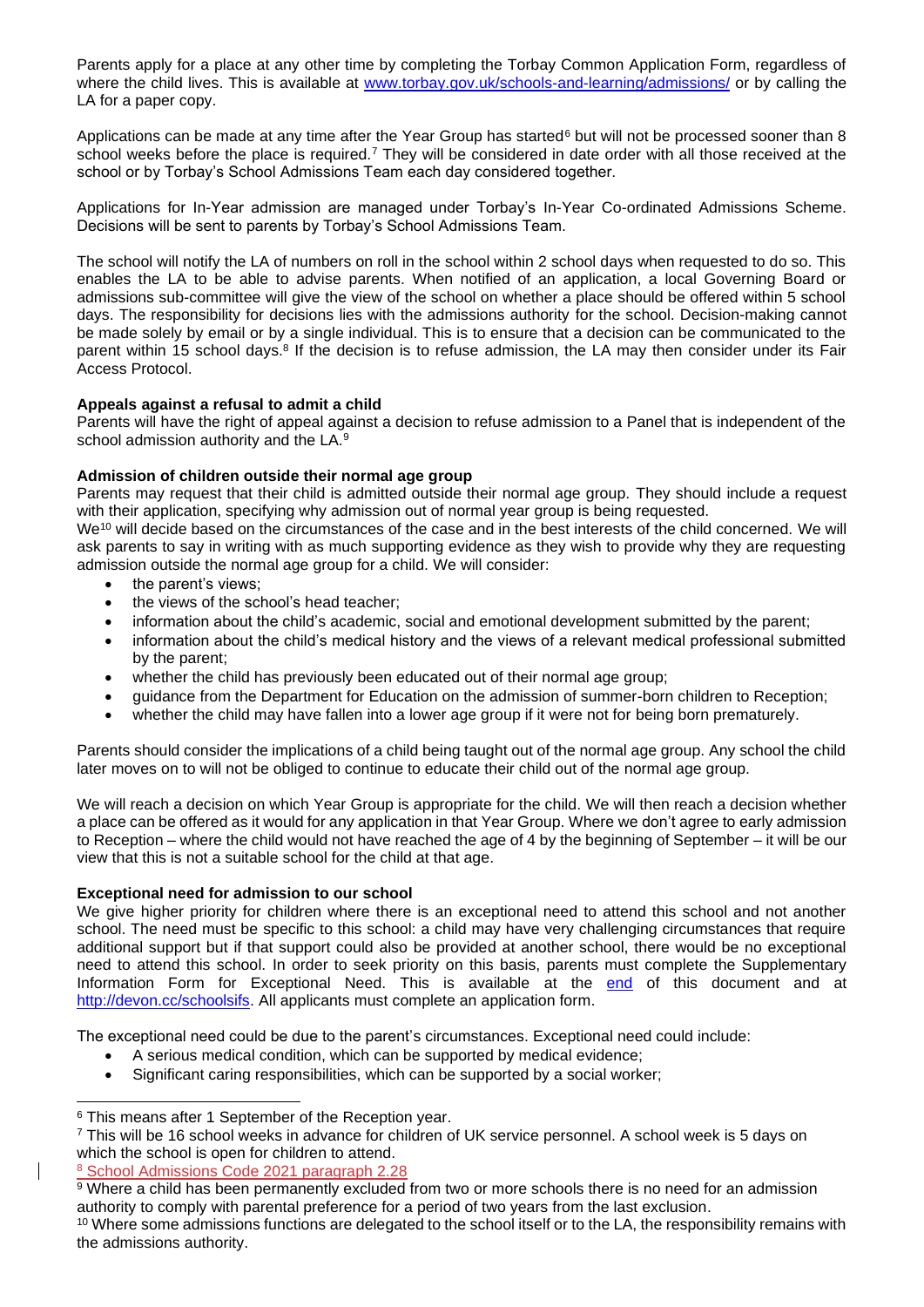• Where one or both parents or the child has a disability that may make travel to another school more difficult, which can be supported by medical evidence.

These examples aren't meant to be exhaustive or exclusive. Neither should it be assumed that similar circumstances would impact on different children and families in the same way.

- if there are medical reasons that make it essential for a child to attend this school, the parent must provide supporting information from a doctor, together with any other relevant information. This must make a compelling case as to why the child's needs or the parent's can only be met here; having a medical condition will not automatically result in a place here. It isn't essential for the doctor to name our school and we wouldn't expect a doctor to have enough, specific knowledge of the school but the evidence should explain exactly what the child's needs are and what specialist support and facilities are required.
- for social reasons, parents must provide independent evidence from a relevant professional supporting the family. The supporting evidence must set out the reasons why this school is the most suitable and the difficulties that would be caused if the child had to attend another school. It isn't essential for the professional supporting the family to have in-depth knowledge of our school but the evidence must explain exactly what the needs are and what specialist support and facilities are required.

Exceptional need for admission here will not be accepted on the grounds that:

- a child may be separated from a friendship group;
- parents wish to avoid a child from the current or previous setting:
- child-care arrangements before or after school would have to be changed;
- transport arrangements would have to be changed;
- there is a medical condition such as asthma that doesn't require specialised treatment;
- the child has an interest or ability in a subject or activity.

Evidence from a relevant professional, independent of the family will be required in every case and should be made available in time for us to rank the application using the school's oversubscription criteria. This should provide a reasoned and unequivocal opinion establishing why the child would suffer a significant detriment by not being admitted to this school. Evidence should be from a GP, consultant or other health care worker or social care officer working with the child. Without satisfactory supporting evidence, we will not prioritise an application as demonstrating exceptional need. We may seek our own advice to establish whether this is the only school that could meet a child's needs.

Parents can indicate on a common application form that they believe there is an exceptional need for admission here. It isn't expected that a parent will seek this priority at a school that was not named as the first preference. The onus is on parents to submit their supporting evidence and to provide further evidence if requested to do so. Parents who apply using a common application form from another LA without a tick box for exceptional need should put a note in the reasons for their preference that they are requesting exceptional need priority and provide the required supporting evidence.

If we accept that exceptional need has been demonstrated, the application will be prioritised. This does not guarantee that a place will be available. Where we don't agree that the need is exceptional, the application will be prioritised according to other oversubscription criteria.

#### **Options for Admission for Reception**

Children who are below statutory age are entitled to a school place. This is in Reception from the September term on or after the 4<sup>th</sup> birthday. At this point, parents have the following options:

- To start full-time at the beginning of the September term;
- To start part-time at the beginning of term up to and no later than the end of the term before the  $5<sup>th</sup>$ birthday;
- To defer admission within the Reception year to the beginning of term on or after the  $5<sup>th</sup>$  birthday;
- To delay admission to the start of the September term of the next academic year (for summer-born children only).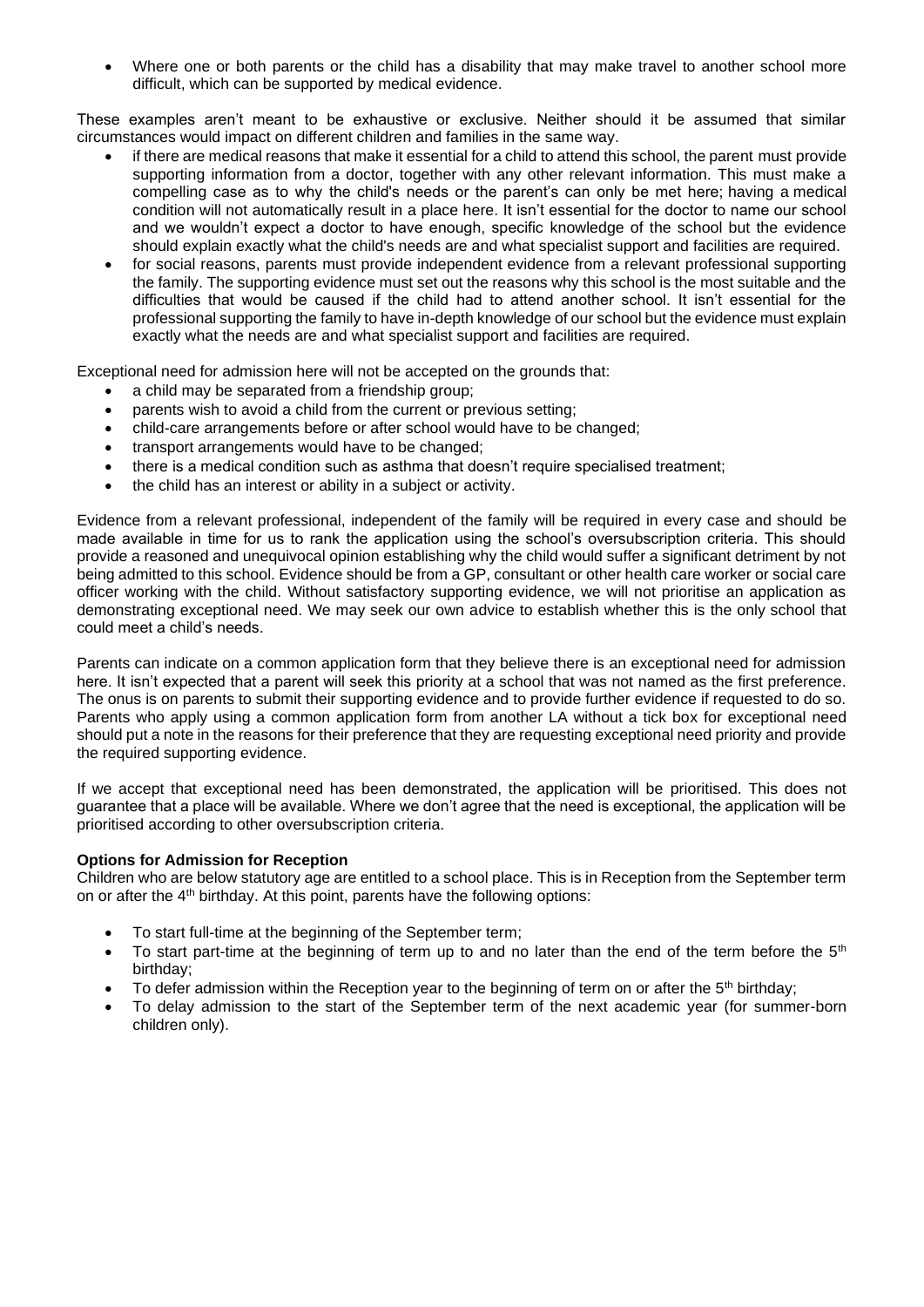## **Contacts for Further Information**

#### **Torbay Student Services** 01803 208908 [pupil.services@torbay.gov.uk](mailto:pupil.services@torbay.gov.uk) **Devon School Admissions Service** 0345 155 1019 [admissions@devon.gov.uk](mailto:admissions@devon.gov.uk) **Clerk to the Independent School Admissions Appeals** 0345 155 1019 [www.devon.gov.uk/educationandfamilies/apply-for-a-school-place/school-appeals](http://www.devon.gov.uk/educationandfamilies/apply-for-a-school-place/school-appeals) **Children's Education Advisory Service – advice for service families** [RC-DCS-HQ-CEAS@mod.gov.uk](mailto:RC-DCS-HQ-CEAS@mod.gov.uk) **The Department for Education (DfE)** 0870 000 2288 [www.education.gov.uk](http://www.education.gov.uk/) **Office of the Schools Adjudicator**  01325 735303 [www.education.gov.uk/schoolsadjudicator](http://www.education.gov.uk/schoolsadjudicator) **The Education & Skills Funding Agency (ESFA)**  0370 000 2288 [www.gov.uk/government/organisations/education-and-skills-funding-agency](http://www.gov.uk/government/organisations/education-and-skills-funding-agency) **Academy for Character and Excellence** 01626 242342 [www.acexcellence.co.uk/](http://www.acexcellence.co.uk/) **Diocesan Board of Education**

<span id="page-6-0"></span>01392 272686 [schooladmissions@exeter.anglican.org](mailto:schooladmissions@exeter.anglican.org)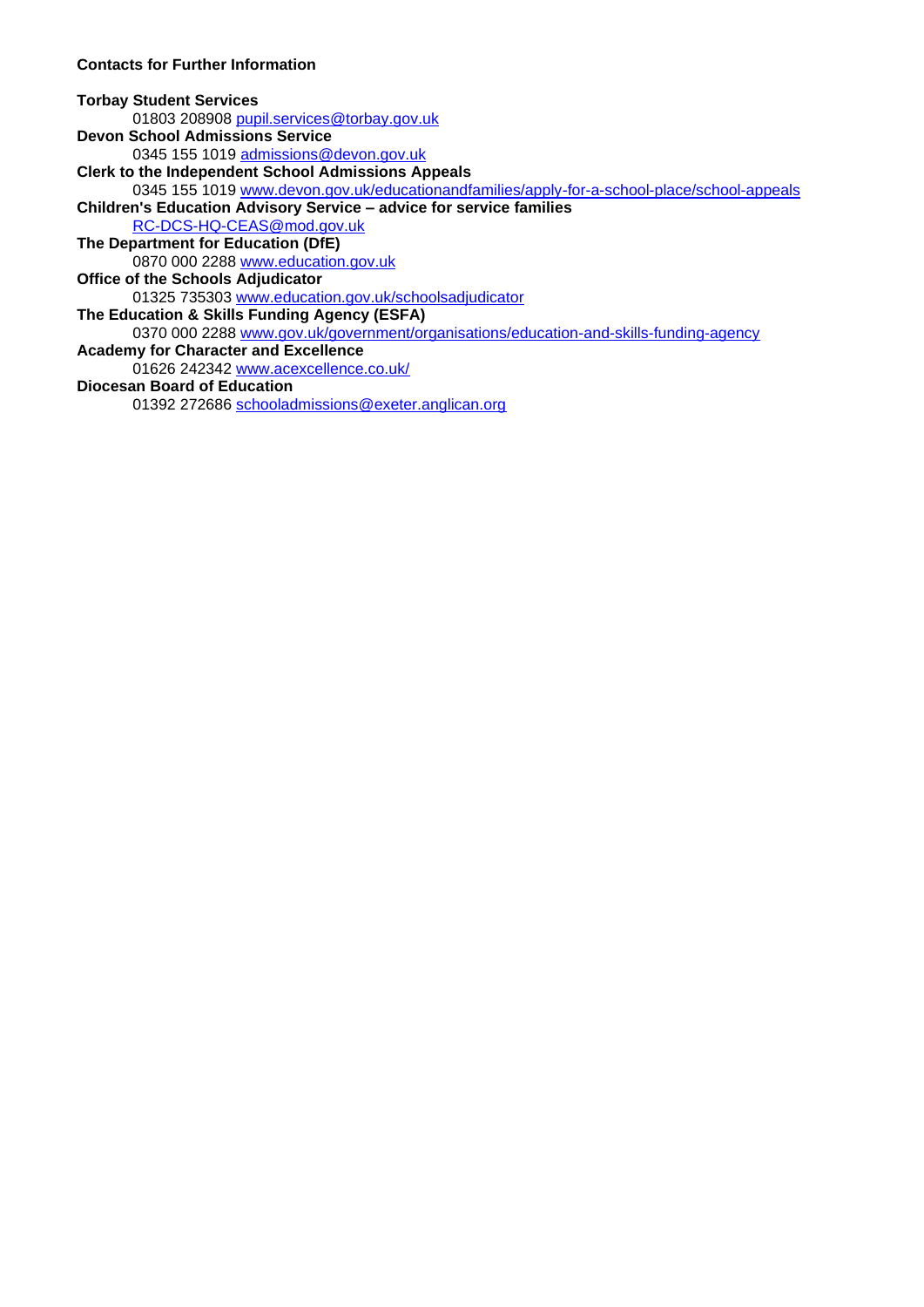<span id="page-7-0"></span>

| Appendix A - Definitions and explanatory notes |                                                                                                                                                                                                                                                                                                                                                                                                                                                                                                                                                                                                                                                                                                                                                                                                                                                                           |
|------------------------------------------------|---------------------------------------------------------------------------------------------------------------------------------------------------------------------------------------------------------------------------------------------------------------------------------------------------------------------------------------------------------------------------------------------------------------------------------------------------------------------------------------------------------------------------------------------------------------------------------------------------------------------------------------------------------------------------------------------------------------------------------------------------------------------------------------------------------------------------------------------------------------------------|
| Admissions authority                           | This is the body responsible for proposing, consulting on and determining the admissions<br>policy and for reaching decisions about offering or refusing applications.                                                                                                                                                                                                                                                                                                                                                                                                                                                                                                                                                                                                                                                                                                    |
| <b>Admission Number</b><br>or AN               | This is the equivalent of the Published Admission Number for after the school's intake<br>year. It indicates the minimum number of places available in the Year Group. It will often<br>be the same as the PAN originally determined for that Year Group when it first entered<br>the school. It may be increased or decreased where the amount of accommodation has<br>changed or because of reorganisation in the school.                                                                                                                                                                                                                                                                                                                                                                                                                                               |
| Appeals                                        | Where we refuse admission, most refusals will be because we believe it would "prejudice<br>the provision of efficient education or the efficient use of resources". This is the principal<br>justification under the School Standards and Framework Act 1998 for refusing admission.<br>If we refuse admission, it will be in writing, there will be the right of appeal to an<br>Independent Appeals Panel and to a place on a waiting list. If an application for admission<br>is unsuccessful, parents have a statutory right of appeal to a panel which is independent<br>of the school. Appeal papers will either be sent with the refusal letter or can be requested<br>from the LA. Parents have at least 20 school days to return the papers, together with any<br>supporting evidence. (Papers can be submitted earlier than 20 days if a parent chooses<br>to). |
|                                                | An appeal for a place in Reception, Year 1 or Year 2 may be subject to Key Stage 1 or<br>Infant Class Size Legislation. This is a more limited process which reviews the original<br>decision to refuse admission rather than an appeal against the refusal in the light of<br>additional circumstances. The Appeal Panel will decide whether an additional child would<br>breach the legal maximum of 30 children in a Key Stage 1 class with one teacher, whether<br>our policy and those of the LA are lawful and have been applied correctly and whether it<br>was a reasonable decision to refuse the application in the circumstances we knew about<br>at that time the original decision to refuse was made. There are very limited exceptions<br>which would allow a school to exceed 30 children in a Key Stage 1 class.                                         |
|                                                | The Clerk to the Independent Appeals Panel will give at least 10 days' notice of the appeal<br>date. Parents will also be told when to submit any further information to be considered.<br>Parents will receive evidence from us before the appeal hearing. After appeals are heard,<br>decision letters should be sent within 5 school days; notice of the decision is available by<br>telephone to the Appeals Clerk before then.                                                                                                                                                                                                                                                                                                                                                                                                                                       |
|                                                | Appeals at the normal round of admissions will be heard within 40 school days of the<br>deadline for lodging appeals. Where the application was not made in time for a decision<br>to be made on the national offer date, they will be heard within that 40-day period or, if<br>that is not possible, within 30 days of the appeal being lodged. In-year admission appeals<br>must be heard within 30 school days of the appeal being lodged.                                                                                                                                                                                                                                                                                                                                                                                                                            |
| Application                                    | For normal round admissions, applications are considered to have been made on the<br>national closing date of 15 January or the date when the application was submitted or<br>amended with new information if later. In-year applications are considered to have been<br>made on the date they are received. This must include any supporting evidence that is<br>required - for example a new address or evidence of a Child's in Care status.                                                                                                                                                                                                                                                                                                                                                                                                                           |
|                                                | It is a parent's responsibility to make sure that the admissions authority or LA is informed<br>about changes to circumstances and eligibility for priority if, for instance, a sibling is taken<br>onto our roll after the closing date or the home address changes.                                                                                                                                                                                                                                                                                                                                                                                                                                                                                                                                                                                                     |
| <b>Catchment Area</b>                          | Many schools operate a catchment area. This is the geographical area that this school is<br>primarily intended to serve. There is a higher admissions priority for children who live in<br>it. Children living in a residential property split by the boundary line will be considered to<br>be living within the catchment area. The boundary line will then be reviewed for future<br>applicants                                                                                                                                                                                                                                                                                                                                                                                                                                                                        |
| Chronological Year<br>Group                    | This is the group of children usually taught together according to their date of birth.<br>Children born between 1 September and 31 August have the same chronological Year<br>Group.                                                                                                                                                                                                                                                                                                                                                                                                                                                                                                                                                                                                                                                                                     |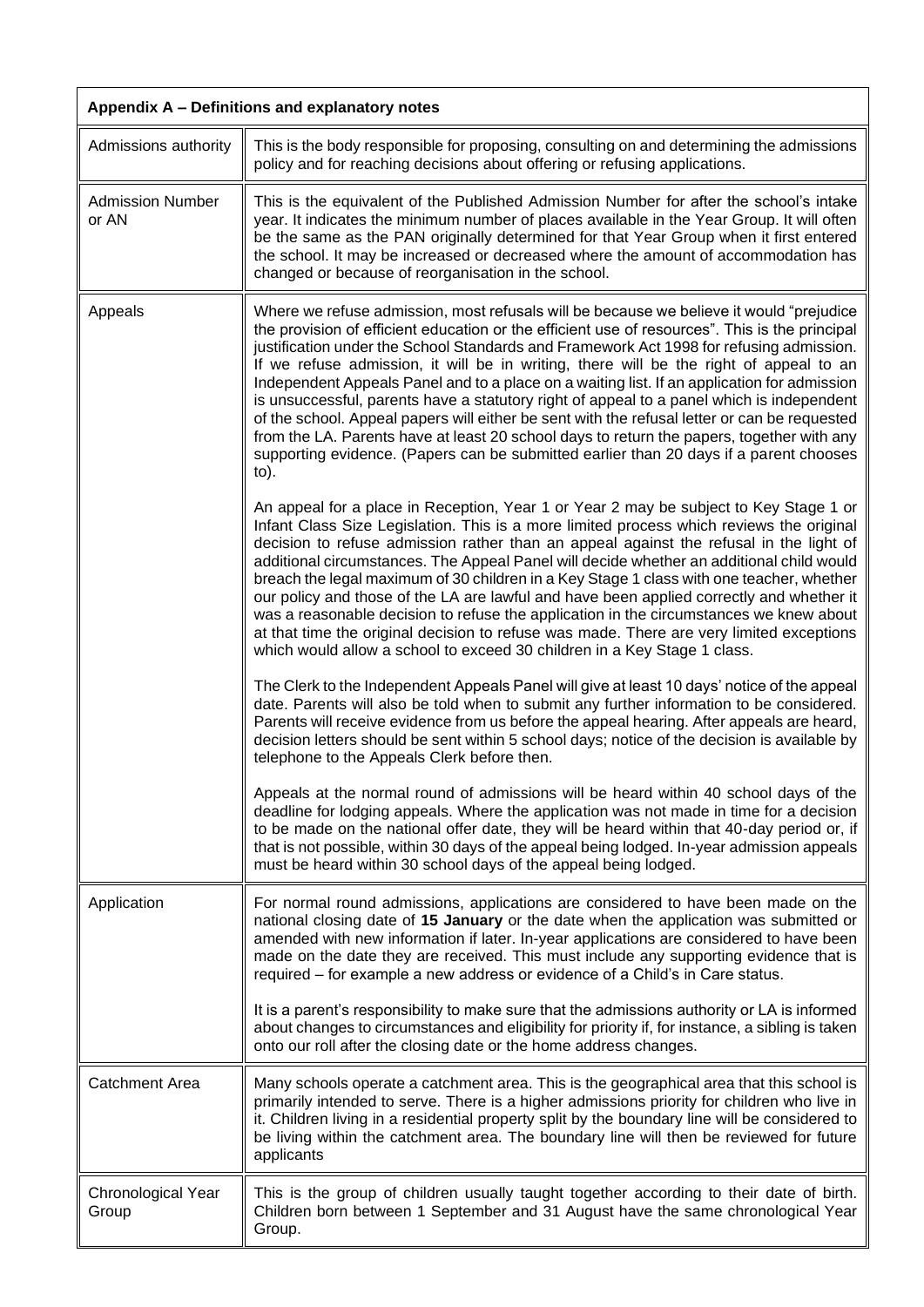| <b>Common Application</b><br>Form | must be used, regardless of where the school is.                                                                                                                                                                                                                                                                                                                                                                                                                                                                                                                                                                                                                                                                                                                                                                                                                                                                                                                                                                                                                                                                                  | This is the name for the application form provided by the LA. They must be used for any<br>normal round admissions application. The form provided by the LA where the child lives                                                                                                             |
|-----------------------------------|-----------------------------------------------------------------------------------------------------------------------------------------------------------------------------------------------------------------------------------------------------------------------------------------------------------------------------------------------------------------------------------------------------------------------------------------------------------------------------------------------------------------------------------------------------------------------------------------------------------------------------------------------------------------------------------------------------------------------------------------------------------------------------------------------------------------------------------------------------------------------------------------------------------------------------------------------------------------------------------------------------------------------------------------------------------------------------------------------------------------------------------|-----------------------------------------------------------------------------------------------------------------------------------------------------------------------------------------------------------------------------------------------------------------------------------------------|
| <b>Compulsory School</b><br>Age   |                                                                                                                                                                                                                                                                                                                                                                                                                                                                                                                                                                                                                                                                                                                                                                                                                                                                                                                                                                                                                                                                                                                                   | Children reach compulsory school age and must be in full-time education on the<br>prescribed day following their 5th birthday (or on their fifth birthday if it falls on a<br>prescribed day). The prescribed days are 31 August, 31 December and 31 March.                                   |
| Deferred Admission                | Places for normal round admission are offered for full-time admission at the beginning of<br>the September term after the fourth birthday. That is before children reach compulsory<br>schooling age.                                                                                                                                                                                                                                                                                                                                                                                                                                                                                                                                                                                                                                                                                                                                                                                                                                                                                                                             |                                                                                                                                                                                                                                                                                               |
|                                   | the child reaches compulsory schooling age.                                                                                                                                                                                                                                                                                                                                                                                                                                                                                                                                                                                                                                                                                                                                                                                                                                                                                                                                                                                                                                                                                       | Deferred admission is where a child puts off admission into a Reception class until later<br>in the same academic year, until the start of the term after the fifth birthday. All parents<br>have a right to defer the date their child is admitted, or to take the place up part-time, until |
|                                   | professionals working with them.                                                                                                                                                                                                                                                                                                                                                                                                                                                                                                                                                                                                                                                                                                                                                                                                                                                                                                                                                                                                                                                                                                  | We encourage parents to discuss deferred or part-time admission with us and any other                                                                                                                                                                                                         |
|                                   | table below:                                                                                                                                                                                                                                                                                                                                                                                                                                                                                                                                                                                                                                                                                                                                                                                                                                                                                                                                                                                                                                                                                                                      | Provided a parent informs us that the place is to be deferred to the beginning of the spring<br>or summer term, it will be held open until then. Places can be deferred beyond the start<br>of the spring term or the summer term, depending on the child's birthdate. Please see the         |
|                                   | Child's fifth birthday                                                                                                                                                                                                                                                                                                                                                                                                                                                                                                                                                                                                                                                                                                                                                                                                                                                                                                                                                                                                                                                                                                            | Parent can defer admission or child can attend part-<br>time until the start of term in                                                                                                                                                                                                       |
|                                   | 1 September - 31 December                                                                                                                                                                                                                                                                                                                                                                                                                                                                                                                                                                                                                                                                                                                                                                                                                                                                                                                                                                                                                                                                                                         | January 2022                                                                                                                                                                                                                                                                                  |
|                                   | 1 January - 31 March                                                                                                                                                                                                                                                                                                                                                                                                                                                                                                                                                                                                                                                                                                                                                                                                                                                                                                                                                                                                                                                                                                              | January 2022<br>OR April 2022                                                                                                                                                                                                                                                                 |
|                                   | 1 April - 31 August                                                                                                                                                                                                                                                                                                                                                                                                                                                                                                                                                                                                                                                                                                                                                                                                                                                                                                                                                                                                                                                                                                               | January 2022<br>OR April 2022<br>OR September 2022 by making a fresh application for a<br>Year 1 place (June 2022) or making a fresh normal round<br>application for Reception in 2022-23                                                                                                     |
| Delayed Admission                 | Delayed admission is where a summer-born child puts off admission into a Reception<br>class until the start of the September after the 5th birthday and not the September after<br>the 4th birthday. This means admission would be out of the normal or chronological age<br>group. A summer-born child is one whose birthday is between 1 April and 31 August.<br>Parents of summer-born children can request that admission to Reception is delayed to<br>the following academic year - the start of the next September term will be when the child<br>reaches compulsory schooling age. We invite parents to visit the school so that we can<br>explain the provision that is on offer to children in our Reception class, how it is tailored<br>to meet the needs of the youngest children and how their needs will be met as they move<br>through the school. This is an opportunity to discuss any concerns parents have about<br>the child's readiness for school. Children in Reception and in an Early Years setting all<br>receive the Early Years Foundation Stage curriculum which is largely play-based<br>learning. |                                                                                                                                                                                                                                                                                               |
|                                   |                                                                                                                                                                                                                                                                                                                                                                                                                                                                                                                                                                                                                                                                                                                                                                                                                                                                                                                                                                                                                                                                                                                                   |                                                                                                                                                                                                                                                                                               |
|                                   | authority will have two decisions to make:                                                                                                                                                                                                                                                                                                                                                                                                                                                                                                                                                                                                                                                                                                                                                                                                                                                                                                                                                                                                                                                                                        | As with any request for admission outside a child's normal age group, the admissions                                                                                                                                                                                                          |
|                                   |                                                                                                                                                                                                                                                                                                                                                                                                                                                                                                                                                                                                                                                                                                                                                                                                                                                                                                                                                                                                                                                                                                                                   | 1. it must first decide on the age group the child should be admitted to<br>2. it then decides whether a place can be offered in that age group.                                                                                                                                              |
|                                   |                                                                                                                                                                                                                                                                                                                                                                                                                                                                                                                                                                                                                                                                                                                                                                                                                                                                                                                                                                                                                                                                                                                                   | It can be difficult to reach a decision about the appropriate age group for a child more<br>than a year in advance of admission as it will not be easy to assess how the child will<br>develop in that time. Therefore, it will be helpful for parents to provide as much information         |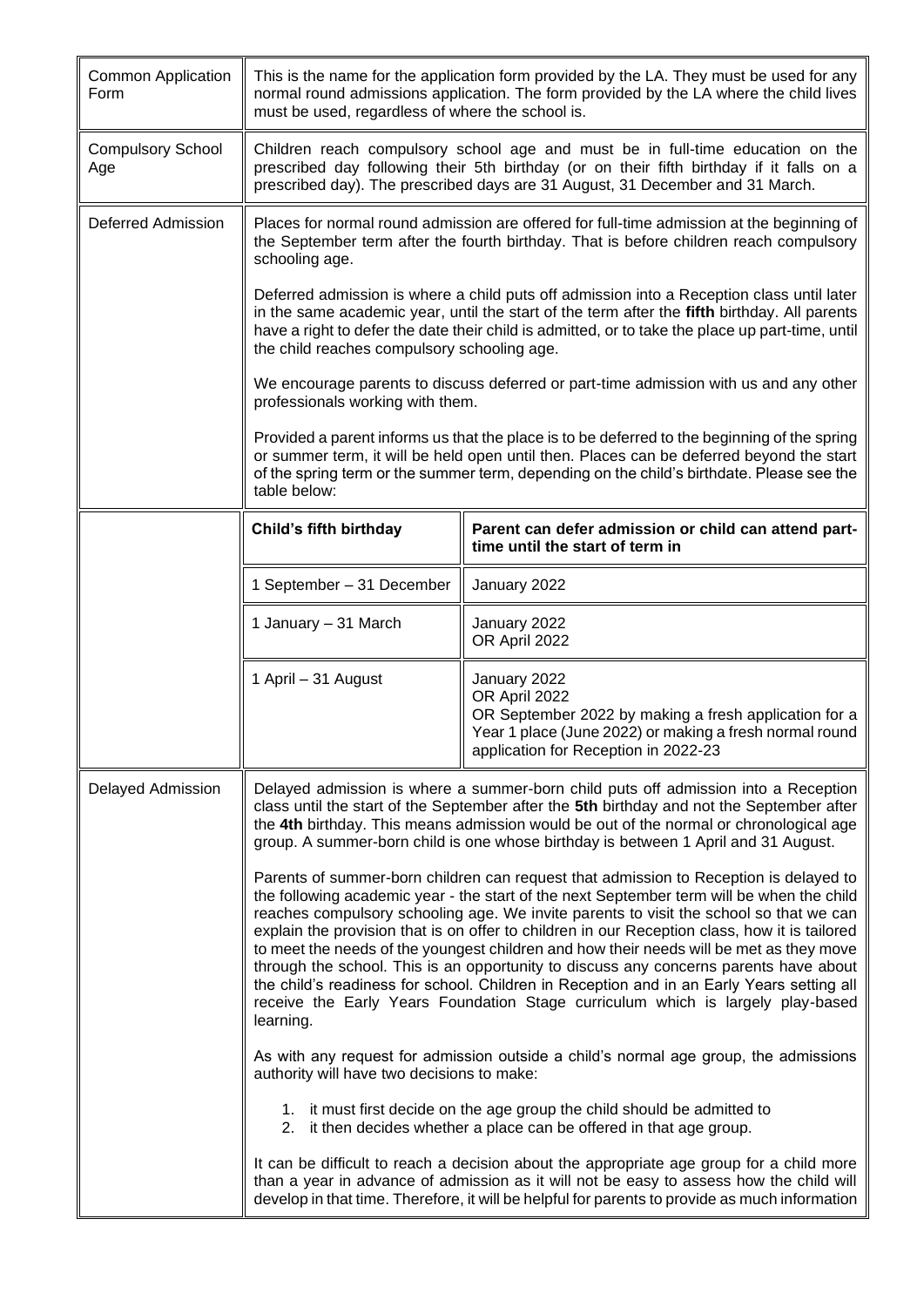|                                     | on the child as possible, particularly with any relevant professional social or medical<br>evidence.                                                                                                                                                                                                                                                                                                                                                                                                                                                                                                                                                                                                                                                                                                                                                                                                                                |
|-------------------------------------|-------------------------------------------------------------------------------------------------------------------------------------------------------------------------------------------------------------------------------------------------------------------------------------------------------------------------------------------------------------------------------------------------------------------------------------------------------------------------------------------------------------------------------------------------------------------------------------------------------------------------------------------------------------------------------------------------------------------------------------------------------------------------------------------------------------------------------------------------------------------------------------------------------------------------------------|
|                                     | The process for this school is that the parent is encouraged to make an application for<br>the child's normal age group at the usual time and make a request for delayed admission<br>at the same time. This enables school admissions authorities to reach a decision on age<br>group before the national offer day. If the request is agreed, the application can be<br>withdrawn by the parent before a place is offered and the parent will then make a fresh<br>application in the next normal admissions round. If the request is refused, it is for the<br>parent to decide whether to continue with an application for the normal age group OR to<br>withdraw from that process and make an in-year application for admission to Year One<br>for the following September. It may be that the admissions authority for another school<br>agrees to delayed admission there, in which case the parent may pursue that option. |
|                                     | In reaching a decision, we will consider the circumstances of the case as it would with<br>any request for admission outside the normal age group. Our decision will be made in the<br>best interests of the child and will be set out in writing for the parent. We recognise, along<br>with the Department for Education, that requests for delayed admission to Reception<br>differ from other requests for admission outside the normal age group as it is only in these<br>circumstances that a child is being admitted to school for the first time. Delayed admission<br>is not an opportunity for a child to retake the Reception year or an additional opportunity<br>to seek admission here. <sup>11</sup>                                                                                                                                                                                                                |
|                                     | There is no right of appeal if a parent is offered a place but it is not in the year group they<br>would like. They may make a complaint through the school's complaints procedure if they<br>are unhappy with a decision.                                                                                                                                                                                                                                                                                                                                                                                                                                                                                                                                                                                                                                                                                                          |
| <b>Distance</b><br>measurement      | Measurements for school admissions purposes are straight-line from home to school.<br>They are based on Devon LA's Geographical Information System, an electronic mapping<br>system.                                                                                                                                                                                                                                                                                                                                                                                                                                                                                                                                                                                                                                                                                                                                                |
| Documentary<br>evidence             | Once a place has been offered to a child, we may ask for evidence of identity – usually a<br>short birth certificate. This may not be necessary where the child has been on roll at<br>another school in England which can confirm that evidence has been seen at that school.<br>We may also request evidence that a child's address is genuine or that the person who<br>made an application for admission was legally permitted to do so.                                                                                                                                                                                                                                                                                                                                                                                                                                                                                        |
| Education, Health<br>and Care Plans | An Education, Health and Care Plan is a formal document issued by the Local Authority<br>describing a child's additional needs and how they will be provided for in a school. Any<br>child whose Education, Health and Care Plan names this school will be admitted. This<br>will reduce the number of places available to other children accordingly. For In-Year<br>admissions, the child will be admitted whether or not we have reached the PAN or other<br>Admission Number for the Year Group.                                                                                                                                                                                                                                                                                                                                                                                                                                |
| <b>Education Transport</b>          | Parents should consider how their child will get to school for the whole of their time on<br>roll. Parents are advised not to rely on lifts, car shares or public service vehicles always<br>being available. Supported transport is provided by the LA for Torbay-resident children<br>attending schools that are the closest available. The home address must be further than<br>a minimum walking distance according to the child's age. Applications for transport must<br>be made direct to the LA where a child lives.                                                                                                                                                                                                                                                                                                                                                                                                        |
|                                     | Our admissions straight-line measurement policy does not apply to Torbay's school<br>transport decisions. It is possible that this is the closest available school for admissions<br>purposes, using straight-line measurement but not the closest school for the purposes of<br>entitlement to free school transport from the LA.                                                                                                                                                                                                                                                                                                                                                                                                                                                                                                                                                                                                  |
|                                     | Parents who rely on free transport are strongly advised to check whether there is<br>an entitlement with the Education Transport Team before accepting the offer of a<br>school place.                                                                                                                                                                                                                                                                                                                                                                                                                                                                                                                                                                                                                                                                                                                                              |

<sup>&</sup>lt;sup>11</sup> Requests for delayed admission will not be considered where a child has attended in any school Reception class for more than a half-term. This allows time for parents who are unsure about a child's readiness for school to try Reception. After half a term in school, we consider that a parent has taken up the child's offer of admission into school and we would not agree to delayed admission.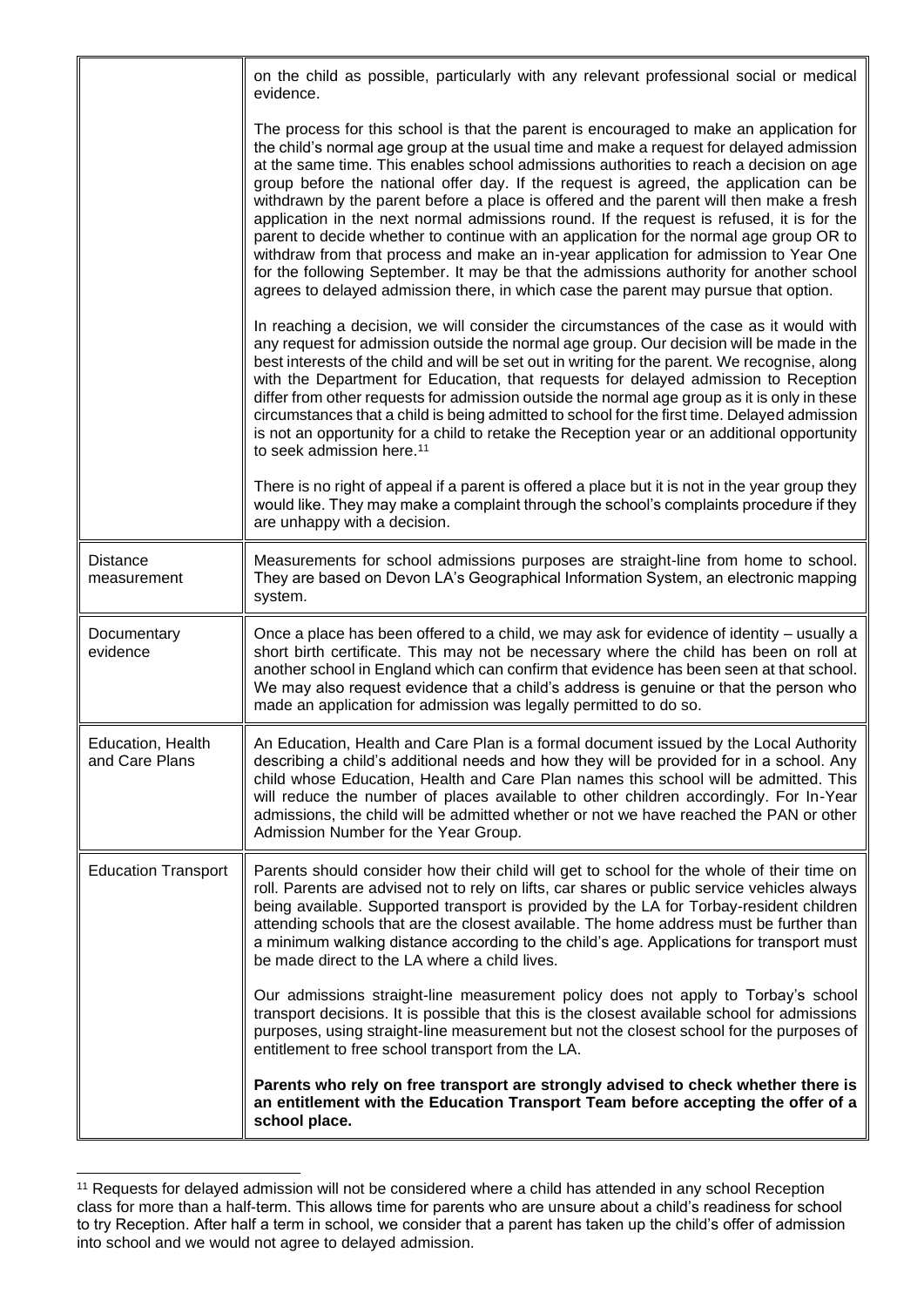<span id="page-10-0"></span>

| Equally ranked<br>preference scheme      | Parents can express a preference for one, two or three schools. They should be named<br>in the order the parent would most like a place to be provided. It might be possible for<br>each school to offer a place. If that happens, a place will only be offered at whichever of<br>the schools that could offer a place the parent ranked highest. So, if places are available<br>at School 1 and School 3, a place will be offered at School 1 only. Equally ranked<br>preference schemes are a legal requirement which enable parents to apply for the school<br>they prefer without risking admission to the closest school or a catchment school. |
|------------------------------------------|-------------------------------------------------------------------------------------------------------------------------------------------------------------------------------------------------------------------------------------------------------------------------------------------------------------------------------------------------------------------------------------------------------------------------------------------------------------------------------------------------------------------------------------------------------------------------------------------------------------------------------------------------------|
|                                          | Schools are not informed by the LA whether an application is a first, second or third<br>preference.                                                                                                                                                                                                                                                                                                                                                                                                                                                                                                                                                  |
| <b>Extended schooling</b>                | Further information on services beyond the normal school day is available from the school<br>office.                                                                                                                                                                                                                                                                                                                                                                                                                                                                                                                                                  |
| <b>Fair Access Protocol</b>              | All LAs are legally required to operate a Fair Access Protocol across their area and<br>schools must take part in the Protocol. This ensures that children who are vulnerable and<br>unable to access an appropriate school place under the standard In-Year admission<br>arrangements for the area have an admissions safety net. This may mean that a child is<br>admitted here even though the school is full and other children have been refused<br>admission.                                                                                                                                                                                   |
|                                          | It is possible for a child to be refused admission here but allocated a place under the Fair<br>Access Protocol.                                                                                                                                                                                                                                                                                                                                                                                                                                                                                                                                      |
| Faith<br>oversubscription<br>criteria    | Schools designated with a designated religious character may give additional priority for<br>admission where faith criteria are met by an applicant.                                                                                                                                                                                                                                                                                                                                                                                                                                                                                                  |
|                                          | Oversubscription criteria for the school are detailed in key information above.                                                                                                                                                                                                                                                                                                                                                                                                                                                                                                                                                                       |
| Fees and charges                         | There is no charge for applying for a place here, for admission itself or for the provision<br>of education. We will not request donations before or during the admissions process and<br>any donations made to the school following admission are entirely voluntary. No activities<br>such as school visits are compulsory. A policy on charging for activities is available on<br>request from the school office.                                                                                                                                                                                                                                  |
| General Data<br>Protection<br>Regulation | Information about an admissions application will be shared with relevant LAs. Where one<br>parent seeks information about an application or to locate a child, the priority will be to<br>safeguard the child and immediate family. Unless it is established that the non-resident<br>parent may not lawfully receive information about the child, the following information will<br>be shared: the preferences expressed, the date of the application, name of the applicant<br>and the outcomes of those preferences.                                                                                                                               |
| <b>Home Address</b>                      | Places are offered here based on where the child will attend school, not necessarily<br>where they live when the application is made. If we have vacancies, then it doesn't matter<br>whether the home address is in our catchment.                                                                                                                                                                                                                                                                                                                                                                                                                   |
|                                          | The home address is where a child normally lives. Where a child lives with parents with<br>shared parental responsibility, each for part of a week or for one week in turn, the home<br>address is determined using a joint declaration from the parents which may set out the<br>pattern of residence. The address used will be the address from which the child attends<br>school on most mornings in a normal school week.                                                                                                                                                                                                                         |
|                                          | If no declaration is received, the home address will be the address at which the child is<br>registered with a GP. If this is not possible or is in dispute, any other evidence provided<br>by parents will also be considered in reaching a decision on the home address for<br>admissions purposes. This may be necessary where parents don't agree on the child's<br>home address. Parents are urged to reach agreement or seek a Specific Issues Order<br>from a court to decide which parent should or should not pursue an application. Where<br>they do not, the admissions authority will determine the home address.                         |
|                                          | Where we ask for evidence of a new address from which a child would attend school, this<br>would often be written confirmation of a house purchase or a formal tenancy agreement.<br>We recognise that some families may be unable to provide this. Parents who can't provide                                                                                                                                                                                                                                                                                                                                                                         |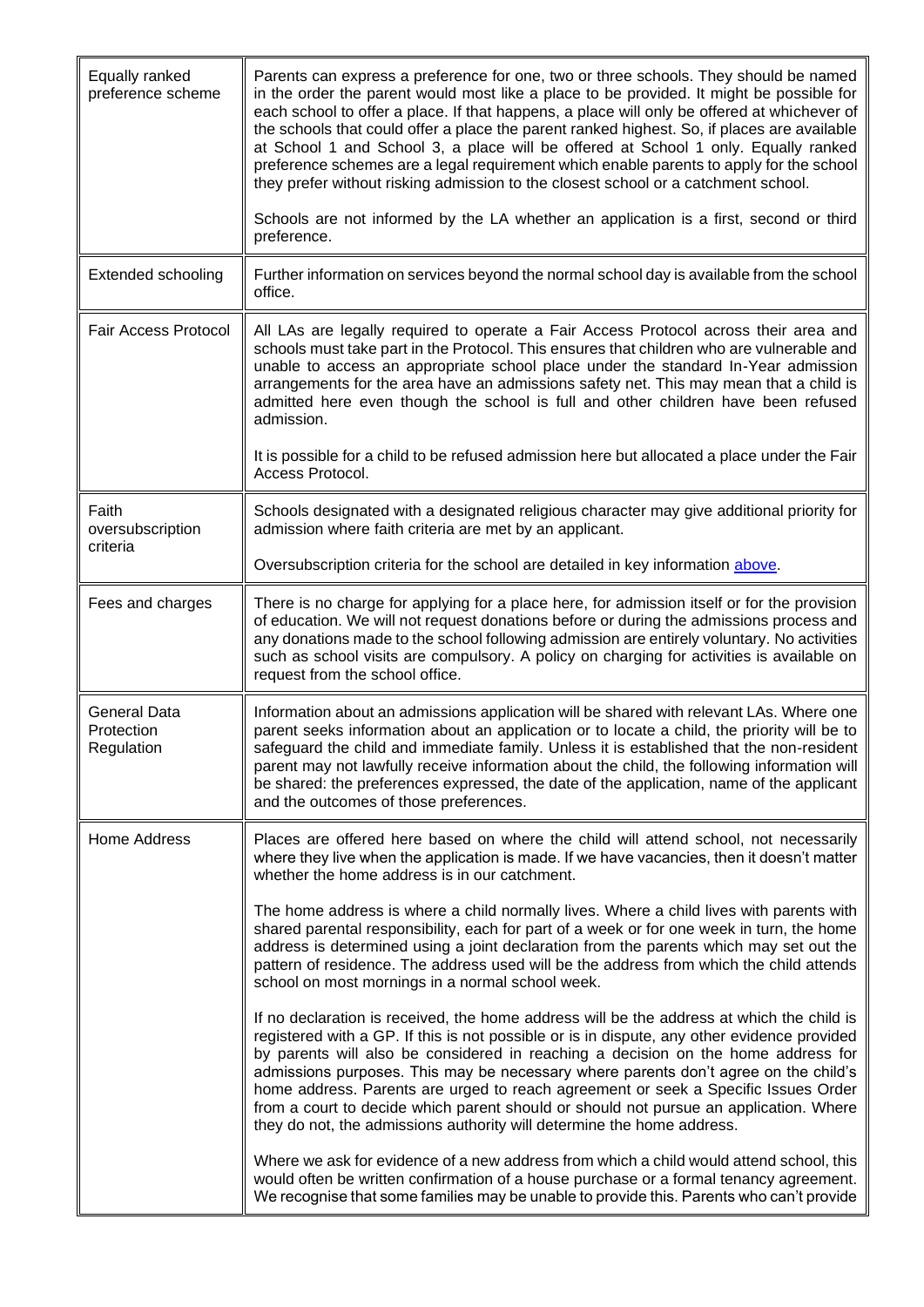<span id="page-11-0"></span>

|                                       | this evidence should contact us or the LA. There is no intention to disadvantage families<br>where there is a genuine reason why evidence cannot be provided.                                                                                                                                                                                                                                                                                                                                                                                                                                                                                                                                                                                                                                                                                                                |
|---------------------------------------|------------------------------------------------------------------------------------------------------------------------------------------------------------------------------------------------------------------------------------------------------------------------------------------------------------------------------------------------------------------------------------------------------------------------------------------------------------------------------------------------------------------------------------------------------------------------------------------------------------------------------------------------------------------------------------------------------------------------------------------------------------------------------------------------------------------------------------------------------------------------------|
| Home-School<br>Agreement              | Admission to school is not conditional on signing a home-school agreement. However,<br>we will ask parents to agree with our Home-School Agreement after children have been<br>offered a place as we believe this is a positive way of promoting greater involvement in a<br>child's education.                                                                                                                                                                                                                                                                                                                                                                                                                                                                                                                                                                              |
| In-Year admissions                    | This is where a child joins the school at any time after the normal round, the first<br>opportunity for admission to Reception.                                                                                                                                                                                                                                                                                                                                                                                                                                                                                                                                                                                                                                                                                                                                              |
| Key Stage 1 class<br>size legislation | This limits the number of children in a Reception, Year 1 or Year 2 class (or a class where<br>most children are aged 5, 6 or 7 years) to 30 children for each teacher. There are several<br>permitted exceptions to this limit. Being an exception to Key Stage 1 class size legislation<br>is not a guarantee of admission as there may still be insufficient space in the classroom<br>to admit another child.                                                                                                                                                                                                                                                                                                                                                                                                                                                            |
| <b>Linked School</b>                  | A school which works with another to develop curriculum links and to ease transition for<br>pupils from primary school to secondary school. Sometimes called a feeder school.<br>Feeder or linked school priority is not a guarantee of admission.                                                                                                                                                                                                                                                                                                                                                                                                                                                                                                                                                                                                                           |
| Multiple birth siblings               | Random allocation will not be applied to multiple birth siblings (twins and triplets etc.) tied<br>for the final place. We will admit them all, as permitted by the infant class size rules and<br>exceed our PAN.                                                                                                                                                                                                                                                                                                                                                                                                                                                                                                                                                                                                                                                           |
| Normal Round<br>Admissions            | This is where a child joins the school at the first opportunity for admission to the Year<br>Group. At this school it is at the beginning of September in Reception even if the start is<br>deferred until later in the school year.                                                                                                                                                                                                                                                                                                                                                                                                                                                                                                                                                                                                                                         |
| Nurseries and pre-<br>schools         | We work with local Early Years providers to make the transition into Reception as smooth<br>as possible. Parents of all children must apply for admission to the school. We welcome<br>applications for children equally, regardless of where their Early Years provision has<br>been. There is no additional or lower priority for children unless it is a named setting in<br>oversubscription criteria for the school are detailed in key information above.                                                                                                                                                                                                                                                                                                                                                                                                              |
| Objections to<br>admissions policy    | Advice is available from the Office of the Schools Adjudicator on how to object to this<br>policy. Objections must be made by 15 May 2020.                                                                                                                                                                                                                                                                                                                                                                                                                                                                                                                                                                                                                                                                                                                                   |
| <b>Offers</b>                         | When a place is offered by the LA on our behalf, we will assume that it is accepted unless<br>we are told otherwise. We will contact parents after this to make admission arrangements<br>- if a parent doesn't confirm the place is required within 10 school days of the offer, we or<br>the LA will contact the parent again. If there is no response within 5 school days of that<br>contact, the offer may be withdrawn.                                                                                                                                                                                                                                                                                                                                                                                                                                                |
|                                       | It is important that when we offer places to some and refuse others we do so fairly and<br>consistently. Where we have reason to believe that false or deliberately misleading<br>information has been provided, we will reconsider the offer using correct information. We<br>may withdraw the offer if it would not have been made with the correct information, even<br>if this is after admission. Places are offered based on the address from which the child<br>will attend school. Accurate information is particularly relevant for addresses. Where we<br>believe it is necessary, we will ask for evidence of a child's home address before<br>admission. If a parent believes that the child's address will change before admission, we<br>must be informed. We will require evidence of a new address where this would give a<br>higher priority for admission. |
|                                       | Places will only be withdrawn if offered in error, if the parent has not responded to an<br>offer within a reasonable time or if the offer was obtained through a fraudulent or<br>intentionally misleading application which secured the offer of a place when the response<br>would otherwise have been a refusal.                                                                                                                                                                                                                                                                                                                                                                                                                                                                                                                                                         |
| Oversubscription<br>criteria          | Where the number of applications exceeds the number of places available in the Year<br>Group, oversubscription criteria are used to prioritise applications. They are not used<br>where there are vacancies.                                                                                                                                                                                                                                                                                                                                                                                                                                                                                                                                                                                                                                                                 |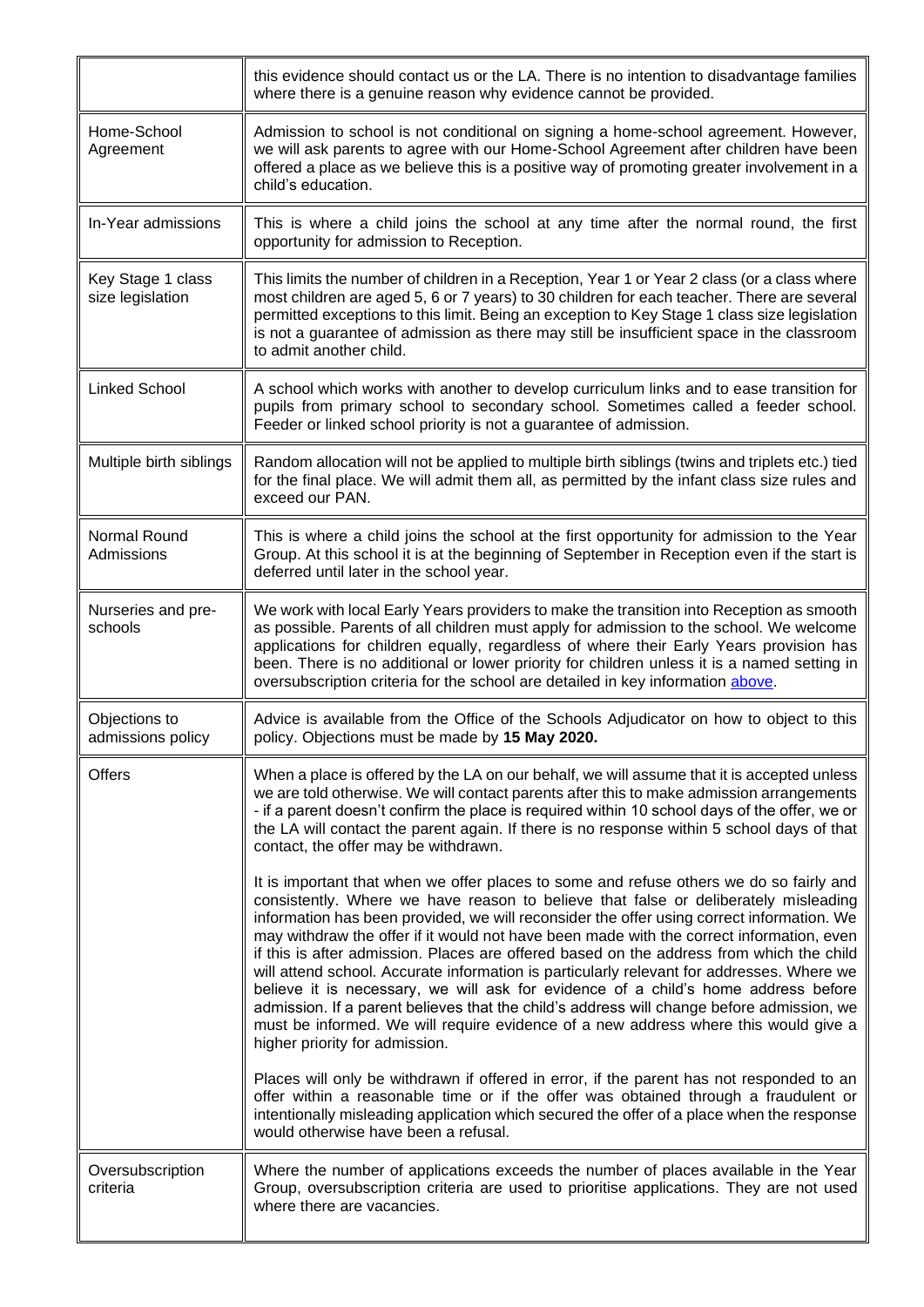<span id="page-12-0"></span>

|                                                                             | Oversubscription criteria for the school are detailed in key information above.                                                                                                                                                                                                                                                                                                                                                                                                                                                                                                                                                                                                                      |
|-----------------------------------------------------------------------------|------------------------------------------------------------------------------------------------------------------------------------------------------------------------------------------------------------------------------------------------------------------------------------------------------------------------------------------------------------------------------------------------------------------------------------------------------------------------------------------------------------------------------------------------------------------------------------------------------------------------------------------------------------------------------------------------------|
| Overseas children                                                           | Applications submitted from outside the country will be processed without regard for<br>nationality or immigration status.                                                                                                                                                                                                                                                                                                                                                                                                                                                                                                                                                                           |
|                                                                             | Foreign nationals who wish to apply for a state-funded school place should check that<br>they have a right of abode or that the conditions of their immigration status otherwise<br>permit them to access a state-funded school.                                                                                                                                                                                                                                                                                                                                                                                                                                                                     |
| Parent (or carer or<br>guardian)                                            | A parent is any person who has parental responsibility or care of the child. When we say<br>parent, we also mean carer or guardian. Where admission arrangements refer to parents<br>this can mean one parent or both. We may ask for evidence of parental responsibility<br>where a person is acting as a parent but does not hold formal parental responsibility.                                                                                                                                                                                                                                                                                                                                  |
|                                                                             | Sometimes there is a dispute between parents over which school a child should attend.<br>When we take decisions over admission, we will consider imminent court hearings that<br>may have an impact on parental responsibility and living arrangements.                                                                                                                                                                                                                                                                                                                                                                                                                                              |
| Parental disputes                                                           | Occasionally parents may disagree on where the child should be educated. In these<br>cases, we will consider whether either parent has a lawful objection to the wish of the<br>other parent to transfer schools.                                                                                                                                                                                                                                                                                                                                                                                                                                                                                    |
| Part-time attendance<br>in Reception                                        | Parents can choose to accept the offer of admission into Reception for part-time rather<br>than full-time attendance until the child is of compulsory school age. It is for the school to<br>decide what the part-time offer is and it is for the parent to decide whether to accept that<br>part-time offer, for attendance to be full-time or for the offer of a place to be declined.<br>Details of our part-time offer are available from the school office.                                                                                                                                                                                                                                     |
| Prejudice to efficient<br>education                                         | It is lawful to refuse admission where taking another child would cause a prejudice to<br>"efficient education or the efficient use of resources" at this school. This is the point when<br>we would say the Year Group or the class is full. In most cases, prejudice would occur<br>when the Admission Number for the Year Group has been reached but it may also be<br>when a class of mixed Year Groups is full.                                                                                                                                                                                                                                                                                 |
| <b>Published Admission</b><br>Number or PAN<br>See also Admission<br>Number | This is the minimum number of places available at the school in Reception. In limited<br>circumstances, more will be admitted. It is calculated considering the physical capacity<br>of the school, the level of demand expected from local, in-area children and sensible,<br>lawful school organisation. Once we set this number, we won't refuse admission for<br>applications below the PAN at the normal round. If there is unexpectedly high demand<br>and we believe we could admit more children, we will inform the LA and either increase<br>the PAN or admit children above-PAN where their circumstances suggest their need to<br>be admitted outweigh prejudice to efficient education. |
| Service families                                                            | For children of UK service personnel and other Crown Servants we will consider a family<br>posted to the area as meeting residence criteria even if a home address has not been<br>identified and a unit address is used. Measurements for prioritisation purposes will be<br>from the front gate of the unit address. This requires written confirmation from the relevant<br>government department: The Ministry of Defence, the Foreign and Commonwealth Office<br>or Government Communications Headquarters.                                                                                                                                                                                     |
|                                                                             | We will consider in-year admissions for families of UK service personnel posted to a new<br>area and of crown servants returning to the country up to 16 school weeks in advance.                                                                                                                                                                                                                                                                                                                                                                                                                                                                                                                    |
|                                                                             | There is no additional admissions priority for children of service families. However,<br>children from families of UK service personnel are permitted exceptions to Key Stage 1<br>class size legislation.                                                                                                                                                                                                                                                                                                                                                                                                                                                                                           |
| Sibling                                                                     | A sibling who has been offered a place within the normal admissions round will be<br>considered as if he or she were on roll for the purposes of oversubscription priority where<br>a child seeks admission in-year.                                                                                                                                                                                                                                                                                                                                                                                                                                                                                 |
|                                                                             | A sibling who has been offered an in-year place for the beginning of the September term<br>will be considered as if he or she were on roll for the purposes of oversubscription priority<br>where a child seeks admission at the normal round.                                                                                                                                                                                                                                                                                                                                                                                                                                                       |